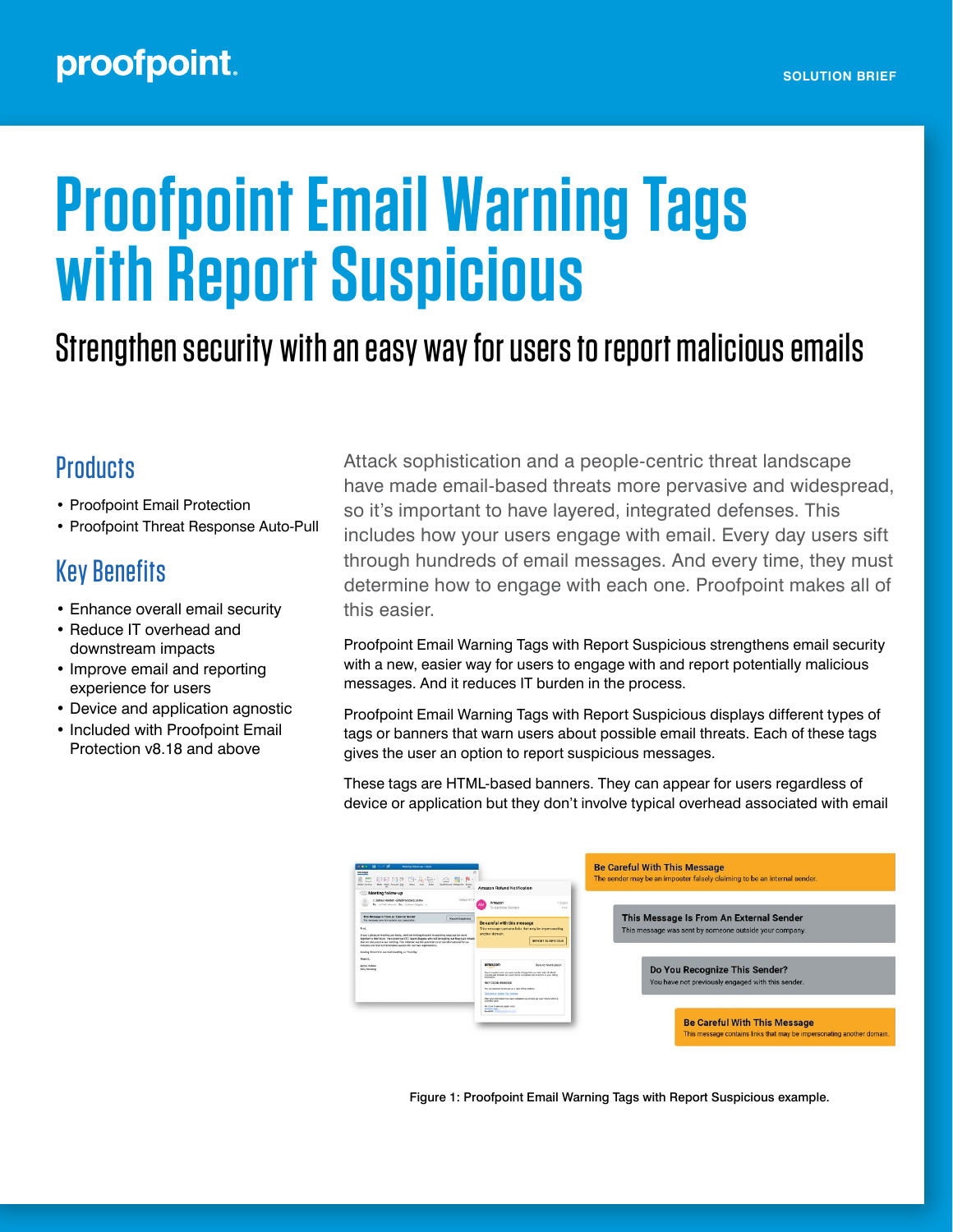

Figure 2: Proofpoint Email Warning Tags with Report Suspicious seamlessly integrates into an existing Proofpoint TRAP workflow.

reporting add-ins. Customers have the option of enabling specific tags, such as:

- **• External Sender.** This tag could appear when a received message originated from outside the organization.
- **• Unknown Sender.** This tag could appear when a received message is from an address that a user has not communicated with previously.
- **• Unsafe Email.** This tag could appear when a received message has been generally designated unsafe based on Proofpoint analysis**.**
- **• Newly Registered Domain.** This tag could appear when an email sender's domain is less than 90 days old. Attackers commonly use new domains to launch their email attacks.
- **• Mixed Script Domain.** This tag could appear when a received message might contain links to a fake website.
- **• Impersonating Sender.** This tag could appear when a received message may be trying to impersonate another sender.
- **• DMARC Authentication Failure.** This tag could appear when the sender's identity could not be verified and may be impersonating the sender.

Customers can customize each tag, tailoring their colors and specific verbiage in 38 languages. They can also choose to have the tags appear in plain text.

Proofpoint Email Protection customers can now add Report Suspicious capabilities directly in the Email Warning Tags

themselves. This helps their users report suspicious messages with an email add-in and works alongside our PhishAlarm reporting button. It also makes it easier for users to report potentially malicious messages in fewer steps, on any device, with any application.

Organizations can provide an enhanced and more impactful user experience that is fully customizable. With Email Warning Tags being front-end-device and application agnostic, users can more easily report suspicious messages with one click. And because the tags provide context and guidance, user reports can be more accurate. Organizations can decide when to implement and customize each tag. This provides a userfacing experience that suits their culture and immediate needs.

You need an integrated approach for effective email security. Using Email Warning Tags with Report Suspicious, organizations can spend less time managing different point email warning, reporting and remediation solutions. This means they can focus more on being proactive with activities like educating users and understanding trends in userreported threats.

Organizations don't need to rely entirely on email add-ins for their users to report suspicious messages. Add-ins should still be deployed alongside the tags. But if new deployments or updates for traditional add-ins are needed, they are not as urgent. This is because Email Warning Tags with Report Suspicious can cover most situations when users need to be cautious with emails.